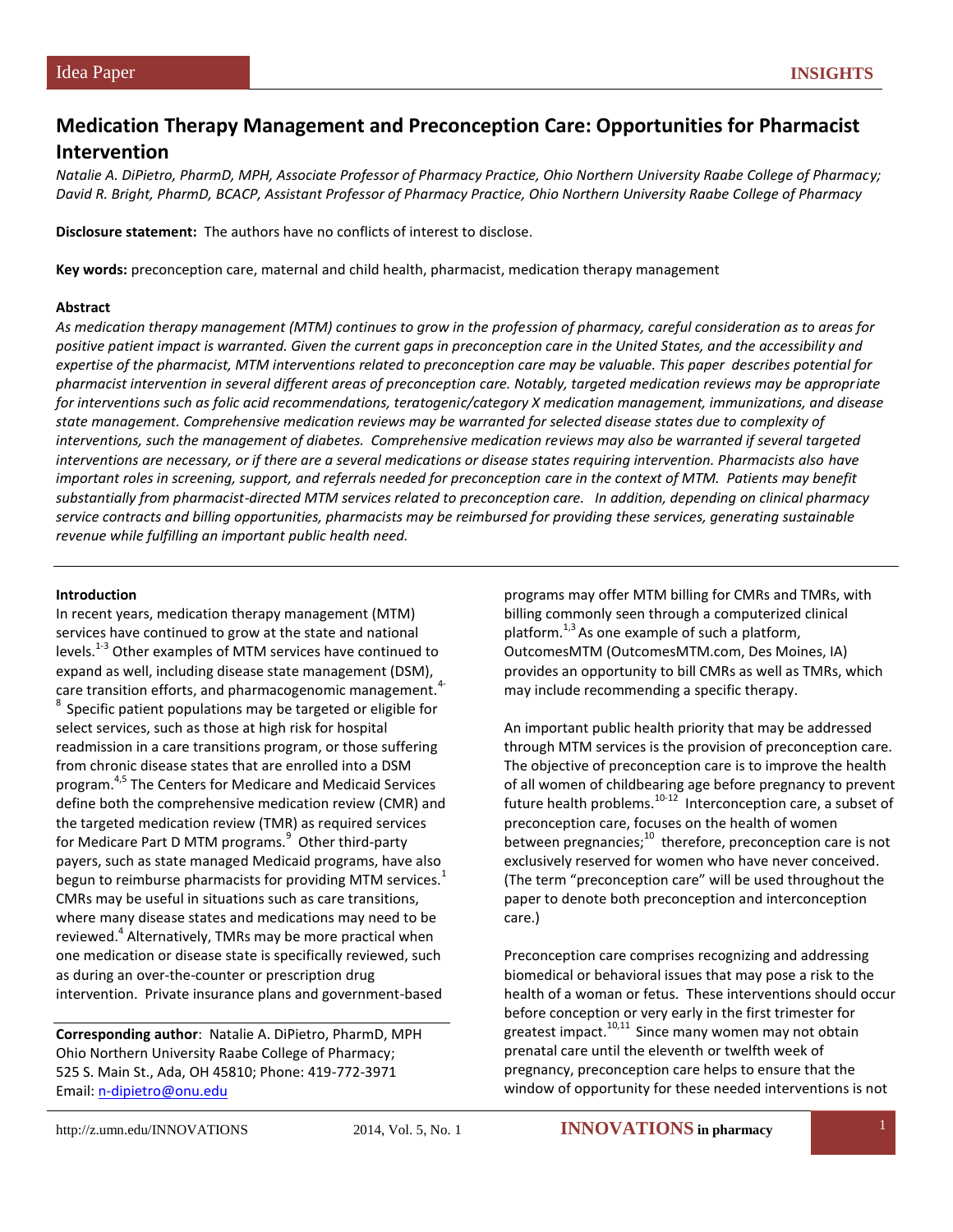missed.<sup>13</sup> As about half of all pregnancies in the U.S. are unintended, $14$  and with 43% of those occurring among women inconsistently using contraception, $15$  it is important for health care professionals to highlight the need for preconception interventions even for those not intending to become pregnant. It should be noted that these preconception care services also promote optimal health for all women.<sup>10</sup>

There are many potential roles for pharmacists to advance preconception care (Table 1). Pharmacists are well-suited to impact preconception care interventions, either directly through MTM services or through referral and collaboration with other healthcare professionals. The purpose of this paper is to highlight how proven preconception care interventions can be addressed through MTM. Opportunities for care are described below and categorized as potential TMRs or CMRs. However, pharmacist judgment is necessary to appropriately select the correct level of intervention based on the complexity and number of related issues or services needed for an individual patient.

## **The Need for Preconception Care**

In 2006, the Centers for Disease Control and Prevention (CDC) Preconception Care Work Group and the Select Panel on Preconception Care (SPPC) released goals (Table 2) and recommendations (Table 3) for preconception care.<sup>10</sup> Fourteen proven intervention for preconception care were identified based on published literature and clinical practice guidelines  $(Table 4)$ ,  $^{10,11}$  although additional topics may also be considered as part of preconception care.<sup>16</sup>

The need for preconception care in the United States (U.S.) is great.<sup>10-12</sup> The CDC and SPPC have recommended that preconception care be viewed as part of routine healthcare for all women of childbearing potential.<sup>10,11</sup> (There are several considerations for men in the preconception period $17$ which are outside of the scope of this paper.) While the way the information is presented and the perceived benefits may differ among those contemplating a pregnancy and "noncontemplators", the intended outcomes are the same: to increase the intentionality of pregnancy and to improve a woman's health status *prior to* pregnancy. 18

The CDC has advocated that both clinical health and public health providers partner to provide preconception care to all women. <sup>10</sup>However, current literature suggests that many patients are not routinely receiving the necessary preconception education, counseling or interventions.<sup>10</sup> For example, according to a survey conducted by the Gallup Organization and the March of Dimes, about 40% of women aged 18-45 years reported taking a daily multivitamin or folic

acid tablet; the percentage widely varied by age. Among those who did not take daily folic acid supplementation, almost 90% of women surveyed indicated that they would be likely to do so if advised by a health care provider. Yet, only 12% of women aged 18-24 years, 41% of women aged 25-34 years, and 35% of women aged 35-45 years reported receiving information about folic acid from a healthcare professional.<sup>19</sup>

## **Opportunities for Pharmacist Intervention via TMR**

As many preconception-related interventions focus on one medication, intervention, or immunization at a time, it could be very valuable for pharmacists to engage in TMRs. Such services can be offered either at the point of dispensing, or in the form of a retrospective identification of a specific set of patients. Several elements of preconception care are listed below that may be addressed through TMR.

## *Folic Acid*

All women of childbearing potential are recommended to take 400 micrograms of folic acid daily to reduce the risk of neural tube defect. $^{20}$  As it is difficult to receive adequate amounts of folic acid through diet alone, women are recommended to take either a folic acid supplement or a multivitamin containing the recommended amount of folic acid.<sup>21</sup> Certain groups should be advised to take greater doses of folic acid: women with diabetes (usually 4-5 mg/day), using antiepileptic drug (usually 4 mg/day), or having experienced a previous neural tube defect-affected pregnancy (usually 4 mg/day).<sup>20,22</sup>

### *Teratogenic and Category X Medications*

Managing the use of teratogenic medications including antiepileptics, oral anticoagulants, and isotretinoin are also included among the interventions proposed by the CDC and SPPC. It is recommended that a woman using antiepileptic medications, whether for seizure disorders or other conditions, should defer conception until her condition is well-controlled on the minimum dose of medication, preferably monotherapy. Known potential teratogens should be avoided in the preconception period, if possible. She should also be provided education regarding increased folic acid supplementation as discussed above.<sup>10,11,23,24</sup> Warfarin is a known teratogen, and it is recommended to avoid warfarin exposure in early pregnancy. Women should use a less teratogenic anticoagulant such a heparin prior to conception whenever possible, keeping in mind the risk/benefit ratio for patients with certain conditions like mechanical heart valves.<sup>10,11,25</sup> Isotretinoin use is contraindicated during pregnancy; women of childbearing potential should ensure effective pregnancy prevention by utilizing two forms of contraception one month before, during, and for one month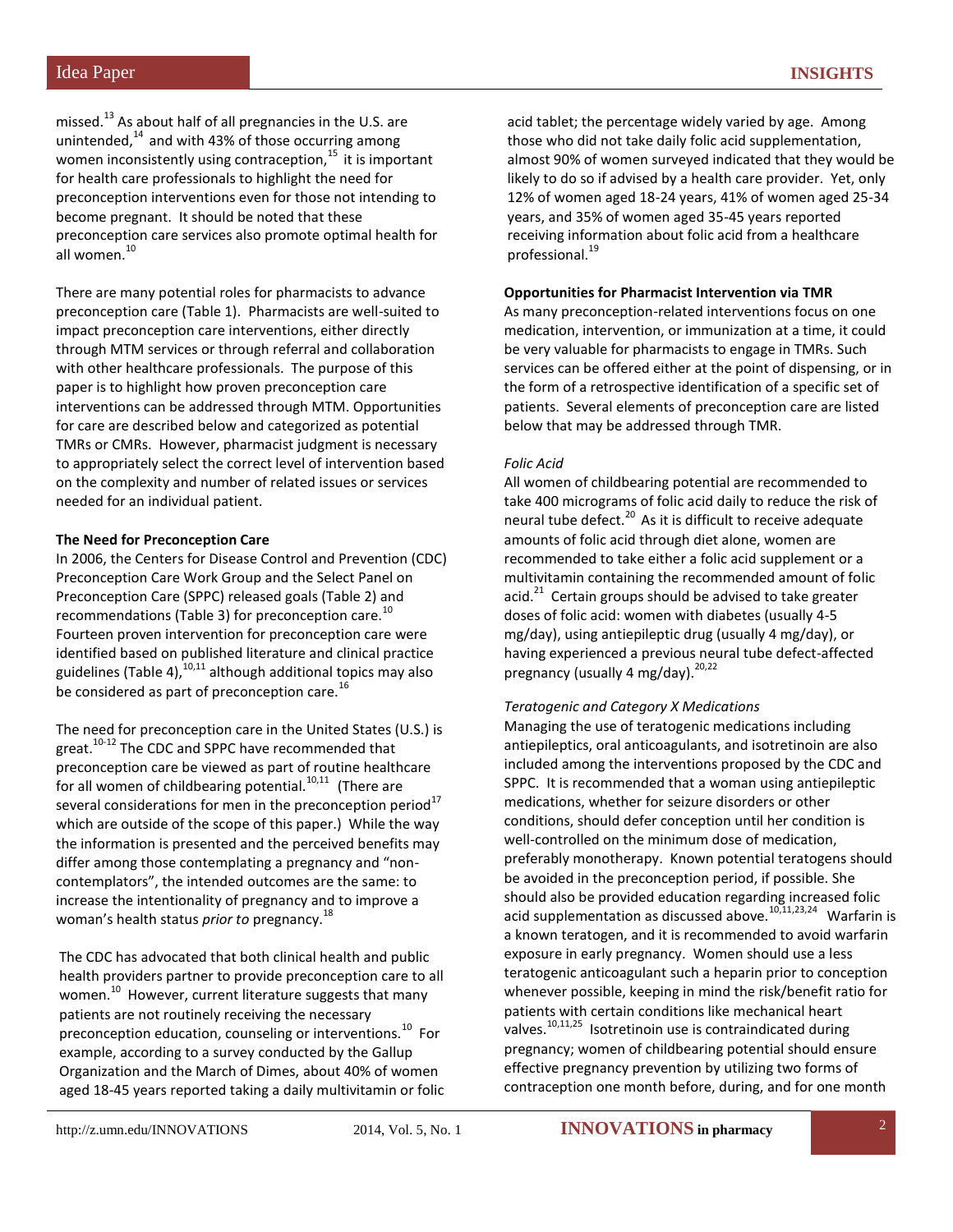after isotretinoin therapy.<sup>10,11,26</sup> While the iPLEDGE system is in place to minimize the risks associated with isotretinoin use among women of childbearing potential,  $27$  this type of program does not exist for all teratogenic medications. Finally, although not specifically included in the CDC and SPPC's targeted intervention list, women of childbearing potential receiving Category X drugs such as statins, ACEinhibitors, and others, may be a good candidate for a TMR.

#### *Family Planning*

Family planning is also recommended to improve preconception health (Table 3). $^{10,11}$  Pharmacists are wellsuited to take into account many aspects of care, such as concurrent drug therapies, folic acid use, and concurrent disease states when developing a reproductive life plan with patients to facilitate family planning.<sup>28</sup> Pharmacists can assist patients with identifying contraceptive products or methods most appropriate and acceptable for them and educate on proper and consistent use.<sup>29</sup> In addition, women who have any of the health risks included in Table 4 should be identified by pharmacists and counseled on effective contraceptive options and consistent, correct use. Pharmacists also can discuss other considerations such as proper nutrition and optimal birth spacing (18 to 59 months between last delivery and conception of the next pregnancy $^{30}$  with patients.

#### *Vaccinations*

Pharmacists play an important role as immunizers. One particular advantage of pharmacists providing immunizations is the accessibility of the pharmacist when traditional physician's office-based practices are closed. $31$  Women receiving preconception care may appreciate the availability of the pharmacist to provide appropriate immunizations as indicated. Additionally, beyond the immunization itself potentially generating revenue for the pharmacy, MTM reimbursement may be available for the clinical decision making process to ensure that the immunization is appropriate.

The CDC and SPCC include hepatitis B and rubella vaccination among the proven interventions. To reduce the risk of perinatal transmission and long-term consequences of hepatitis B, it is recommended that prior to conception, women who are at risk for contracting it should consider vaccination. It is also recommended that women who are seronegative to rubella should consider MMR vaccination prior to conception to avoid congenital rubella syndrome which may result from contracting rubella in the first trimester. <sup>10,11,24</sup> Once receiving the live vaccine, women should avoid conception for 28 days; the vaccine is contraindicated during pregnancy.<sup>32</sup> While not specifically mentioned in the 14 proven interventions, other vaccines

may be indicated for women during pregnancy or the preconception period per the Advisory Committee on Immunization Practices (ACIP) adult immunization schedule $^{33}$ and guidelines on vaccine use during pregnancy.<sup>32</sup>

#### *Screening, Support, and Referrals*

Point-of-care testing (POCT) is used in MTM to help with disease screening, disease assessment, and patient monitoring, and is possible for pharmacist or pharmacy technicians to perform in an outpatient setting.<sup>34</sup> Although pharmacists are not trained as diagnosticians, POCT has been used to assist pharmacists in screening populations for disease or risk of disease.<sup>35</sup> Given the accessibility of the pharmacist, risk and disease screening in the pharmacy may be valuable for certain patient populations. Obviously, counseling from the pharmacist could ensue to provide appropriate clinical recommendations. However, some instances remain when it is outside of the pharmacist's scope of practice or expertise to provide appropriate screening, assessment, or counseling for a given disease state. It is at this time that the Core Elements of an MTM Service Model framework describes that the pharmacist should be making appropriate referrals to ensure optimal care of the patient.<sup>36</sup> Aspects of preconception care where screening and pharmacist intervention could be appropriate include testing for HIV/AIDS, sexually transmitted infections (STIs), hypothyroidism, obesity, and maternal phenylketonuria (PKU).

To reduce the risk of perinatal HIV infection, it is recommended that women be screened and treated for HIV/AIDS. Women should also be screened and treated for STIs to minimize serious risks to mother and child.<sup>10,11</sup>

Untreated or undertreated hypothyroidism also poses serious adverse fetal and maternal outcomes; the American Association of Clinical Endocrinologists recommends routinely screening women for thyroid dysfunction by obtaining TSH measurements before conception or during early pregnancy. A woman's dose of levothyroxine must generally be increased for proper fetal development during the first trimester, and more frequent monitoring of serum TSH is warranted throughout pregnancy.<sup>10,11,37</sup> Additionally, pharmacists who can order laboratory testing as part of a collaborative practice agreement may want to pay careful consideration to the above testing recommendations when caring for patients who are intending to become pregnant.

Body mass index (BMI) should be calculated at least annually for women of childbearing age. Obese women (BMI≥30) should receive counseling on appropriate weight loss and nutritional intake, including calorie and portion control and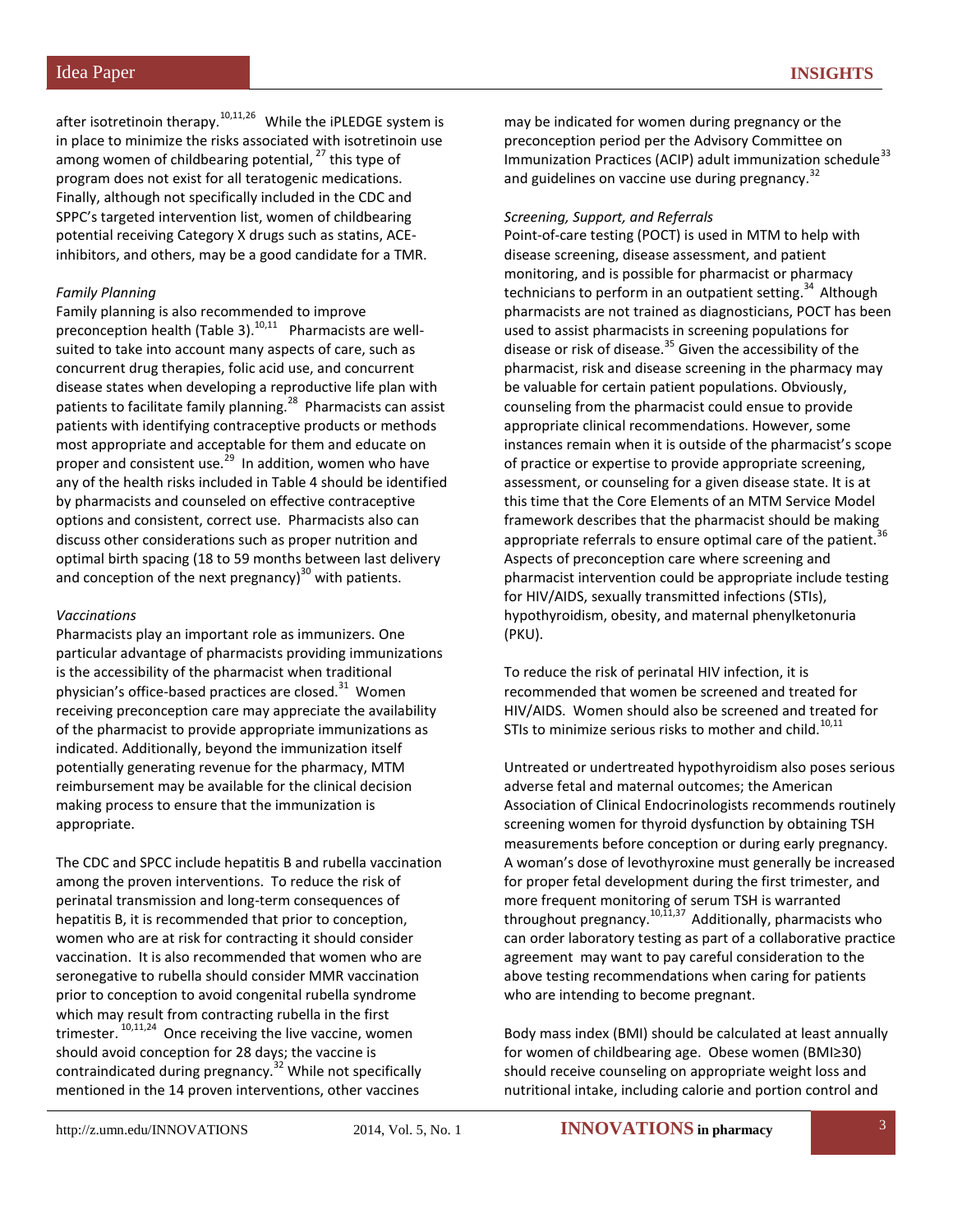physical activity that can be safely continued in pregnancy. Women should be counseled that conception should be delayed until optimal weight is achieved to reduce the risk of pregnancy complications and birth defects or fetal death. $10,11,24$ 

Finally, it is important to identify women who were diagnosed with PKU in childhood and have since relaxed dietary restrictions. Increased levels of phenylalanine can result in serious risks to the fetus. Women with PKU should be counseled to resume a restricted diet to achieve phenylalanine levels <6 mg/dL at least 3 months before conception and maintain phenylalanine levels of 2-6 mg/dL during pregnancy.<sup>10,11,24,25</sup>

#### *Tobacco, Alcohol, and Substance Abuse*

Pharmacists have achieved positive outcomes when conducting smoking cessation services.<sup>38,39</sup> Although these services are not limited to women who may become pregnant, there may be an additional level of concern and/or urgency when providing smoking cessation services as a facet of preconception care. If medications are recommended, either over-the-counter or as a prescription, a pharmacist may be able to bill for making such a recommendation.

Much published literature indicates that smoking results in negative consequences to maternal health and perinatal outcomes. Prior to conception, women should be encouraged to stop smoking. The highest cessation rates are seen in counseling with both behavioral and educational interventions. Data indicate that pharmacological smoking cessation aids are safe and effective in reproductive-age women; there is insufficient data on their use among women who are pregnant or nursing. Risks and benefits of smoking cessation therapy for a woman who is pregnant or nursing must be carefully considered using the most current data  $a$ vailable. $10,11,24,40$ 

Women should additionally be counseled regarding use of recreational drugs or alcohol during the preconception period or pregnancy. Use of these substances may impair fertility, result in pregnancy complications, and/or cause grave harm to the fetus. Data indicate that even light drinking may have harmful effects to the fetus, so pregnant women should avoid alcohol completely.<sup>10,11,24,41</sup>

#### **Opportunities for Pharmacist Intervention via CMR**

With the growth of MTM in recent years, many more pharmacists are completing CMRs as a part of their regular job responsibilities. However, if a pharmacist is not aware of both the need and opportunity for appropriate preconception clinical considerations, he or she may not make appropriate

care interventions during the CMR. If a pharmacist discovers targeted interventions related to preconception care that accompany other unrelated targeted interventions, it may be appropriate to recommend a CMR instead of pursuing a TMR with a patient. Additionally, a pharmacist may discover several preconception-related interventions that are appropriate, and given the volume of discussion necessary, may find it valuable to schedule a CMR to review multiple interventions. Furthermore, a patient with many medications or multiple disease states may require education and clinical support that would warrant a CMR.

For example, due to the complexity of the disease state, a woman with diabetes may need a CMR in the preconception or interconception period. Women with diabetes poorly controlled at the time of conception and their offspring are at risk for serious complications. Therefore, in the months before conception women should strive to maintain a consistent blood glucose with HbA1C levels no higher than  $6\%$ <sup>42</sup> and should look to do so using treatments that would be safe in pregnancy. As opposed to a more standard 7% HbA1C target, $43$  the stringent 6% goal may be more difficult to achieve, especially when balancing hypoglycemia risks. Additionally, preferred pharmacologic and nonpharmacologic treatments in the preconception period may be different than the patient's current therapy. Not knowing about a woman's intent to become pregnant could result in a pharmacist recommending suboptimal or even unsafe therapies in this instance. Therefore, given the number and scope of changes and education related to all medications, a CMR may certainly be warranted. Women with diabetes should also be educated about folic acid supplementation as discussed above and receive information specific to nutrition and management of diabetes during pregnancy, including physical activity.<sup>10,11,24,42</sup>

#### **Conclusion**

Opportunities exist within the current MTM environment to improve preconception care. Pharmacists currently provide similar patient care interventions, and are well-positioned to provide clinical preconception care services to patients. Furthermore, opportunities for patient care may be missed by pharmacists who are unaware of the need for intervention. Depending on clinical pharmacy service contracts and billing opportunities, some clinical pharmacy opportunities may not only benefit patients, but may also generate revenue and therefore be financially sustainable. Pharmacists should consider incorporating preconception services as a part of a larger MTM and clinical service paradigm.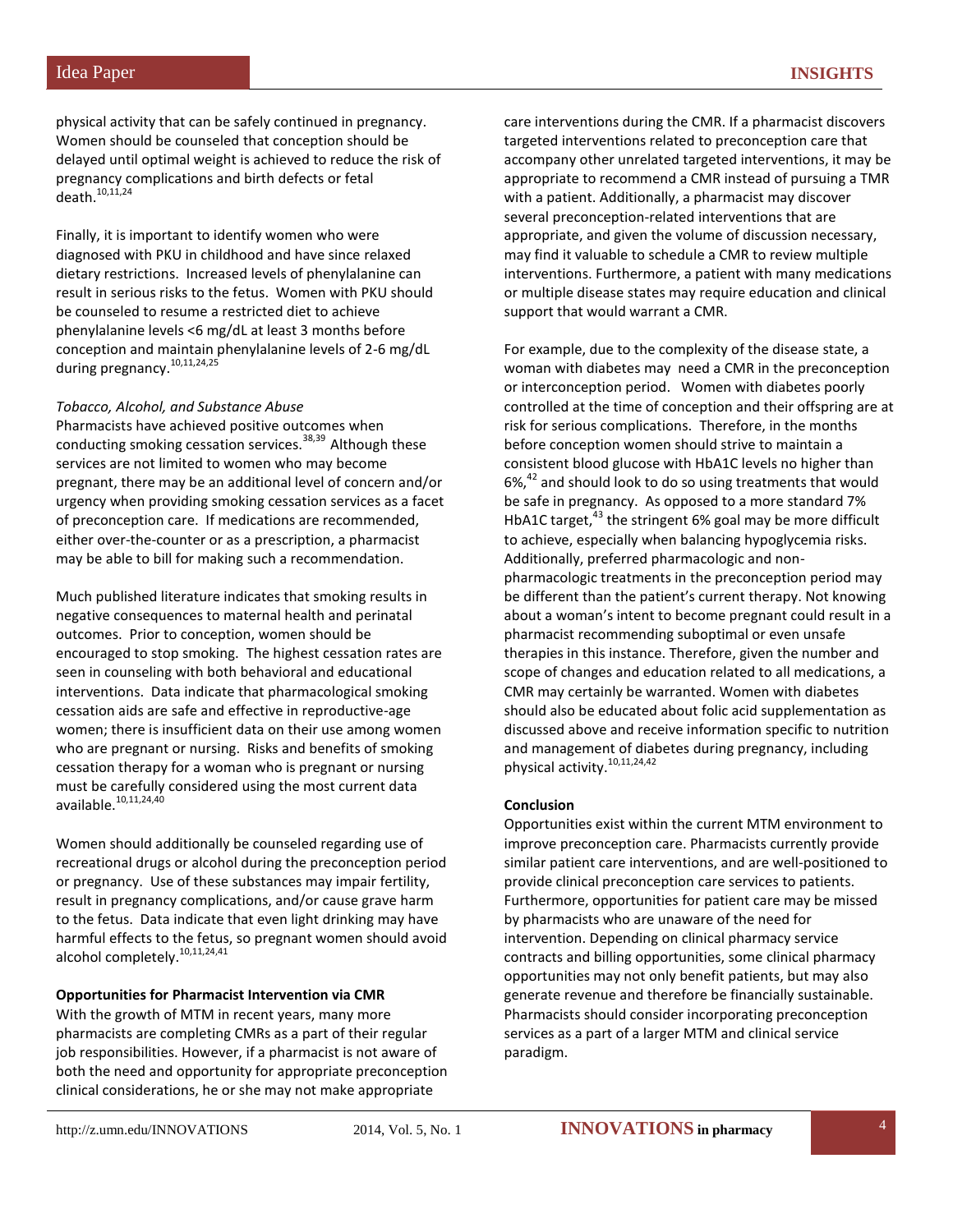## **References**

- 1. Vyzral K. CareSource announces payment for pharmacistprovided MTM for Ohio Medicaid patients. Ohio Pharmacist 2012;61(9):14.
- 2. Medication therapy management digest (March, 2013). American Pharmacists Association. Available at: [http://www.pharmacist.com/sites/default/files/files/MT](http://www.pharmacist.com/sites/default/files/files/MTMDigest_2013.pdf) [MDigest\\_2013.pdf](http://www.pharmacist.com/sites/default/files/files/MTMDigest_2013.pdf) (accessed 12/18/13).
- 3. Reinke T. Medication therapy management program in N.C. saves \$13 million. Manag Care 2011;20(10):17-8.
- 4. Kelling SE, Bright DR, Ulbrich TU, Sullivan DL, Gartner J, Cornelius DC. Development and implementation of a community pharmacy medication therapy managementbased transition of care program in the managed Medicaid population. INNOVATIONS in Pharmacy 2013;4:4.
- 5. ASHP-APhA Medication management in care transitions best practices (February, 2013). American Society of Health Systems Pharmacists and American Pharmacists Association. Available at: [http://www.pharmacist.com/medication-management-](http://www.pharmacist.com/medication-management-care-transitions-best-practices)

[care-transitions-best-practices](http://www.pharmacist.com/medication-management-care-transitions-best-practices) (accessed 12/18/13).

- 6. Bright DR, Kroustos KR, Thompson RE, Swanson SC, Terrell SL, DiPietro NA. Preliminary Results from a Multidisciplinary University-Based Disease State Management Program Focused on Hypertension, Hyperlipidemia, and Diabetes. J Pharm Pract 2012;25:130-5.
- 7. O'Connor SK, Ferreri SP, Michaels NM, et al. Making pharmacogenetic testing a reality in a community pharmacy. J Am Pharm Assoc 2012;52:e259-65.
- 8. O'Connor SK, Ferreri SP, Michaels NM, et al. Exploratory planning and implementation of a pilot pharmacogenetic program in a community pharmacy. Pharmacogenomics 2012;13:955–62.
- 9. Tudor CG. CY 2014 Medication therapy management program guidance and submission instructions. Centers for Medicare & Medicaid Services. April 5, 2013.
- 10. Centers for Disease Control and Prevention. Recommendations to improve preconception health and health care—United States: a report of the CDC/ATSDR Preconception Care Work Group and the Select Panel on Preconception Care. *MMWR.* 2006;55:1-22.
- 11. Kent H, Johnson K, Curtis M, et al. Proceedings of the preconception health and health care clinical, public health, and consumer workgroup meetings. Centers for Disease Control and Prevention; June 27-28, 2006; Atlanta, GA. Available at:

[http://www.cdc.gov/preconception/documents/Workgr](http://www.cdc.gov/preconception/documents/WorkgroupProceedingsJune06.pdf) [oupProceedingsJune06.pdf](http://www.cdc.gov/preconception/documents/WorkgroupProceedingsJune06.pdf) (accessed 12/21/13).

- 12. U.S. Department of Health and Human Services. Office of Disease Prevention and Health Promotion. Healthy People 2020. Washington, DC. Available at: <http://healthypeople.gov/2020/default.aspx>(accessed 12/21/13).
- 13. Centers for Disease Control and Prevention. Preconception health and health care: Information for health professionals. Available at: <http://www.cdc.gov/preconception/hcp/> (accessed 12/21/13).
- 14. Finer LB, Zolna MR. Unintended pregnancy in the United States: incidence and disparities, 2006*. Contraception* 2011;84(5):478–85.
- 15. Gold RB, Sonfield A, Richards CL, Frost JJ. *Next Steps for America's Family Planning Program: Leveraging the Potential of Medicaid and Title X in an Evolving Health Care System,* New York: Guttmacher Institute, 2009.
- 16. Jack BW, Atrash H, Coonrod DV, Moos MK, O'Donnell J, Johnson K. The clinical content of preconception care: an overview and preparation of this supplement. Am J Obstet Gynecol 2008;199(6 Suppl 2):S266-79.
- 17. Centers for Disease Control and Prevention. Preconception health and health care: Clinical content of care for men. Available at: [http://www.cdc.gov/preconception/careformen/index.ht](http://www.cdc.gov/preconception/careformen/index.html) [ml](http://www.cdc.gov/preconception/careformen/index.html) (accessed 12/21/13).
- 18. Centers for Disease Control and Prevention. Preconception health and health care: *Show Your Love* campaign. Available at: <http://www.cdc.gov/preconception/showyourlove/> (accessed 12/21/13).
- 19. Gallup Organization and March of Dimes Foundation. Improving preconception health: women's knowledge and use of folic acid. White Plains (NY): March of Dimes; Dec 2008.
- 20. Centers for Disease Control and Prevention. Recommendations for the use of folic acid to reduce the number of cases of spina bifida and other neural tube defects. MMWR. 1992;41(No. RR-14).
- 21. U.S. Preventive Services Task Force. *USPSTF A and B Recommendations.* Available at: [http://www.uspreventiveservicestaskforce.org/uspstf/us](http://www.uspreventiveservicestaskforce.org/uspstf/uspsabrecs.htm) [psabrecs.htm](http://www.uspreventiveservicestaskforce.org/uspstf/uspsabrecs.htm) (accessed 12/21/13).
- 22. Capel I, Corcoy R. What dose of folic acid should be used for pregnant diabetic women? Diabetes Care 2007;30(7):e63.
- 23. Johnson SL, Bainbridge JL, Ryan M, et al. Chapter 41: Neurological disorders. In: Borgelt, O'Connell, Smith, and Calis, eds. Women's health across the lifespan: A pharmacotherapeutic approach. Bethesda, MD: American Society of Health-Systems Pharmacists, 2010.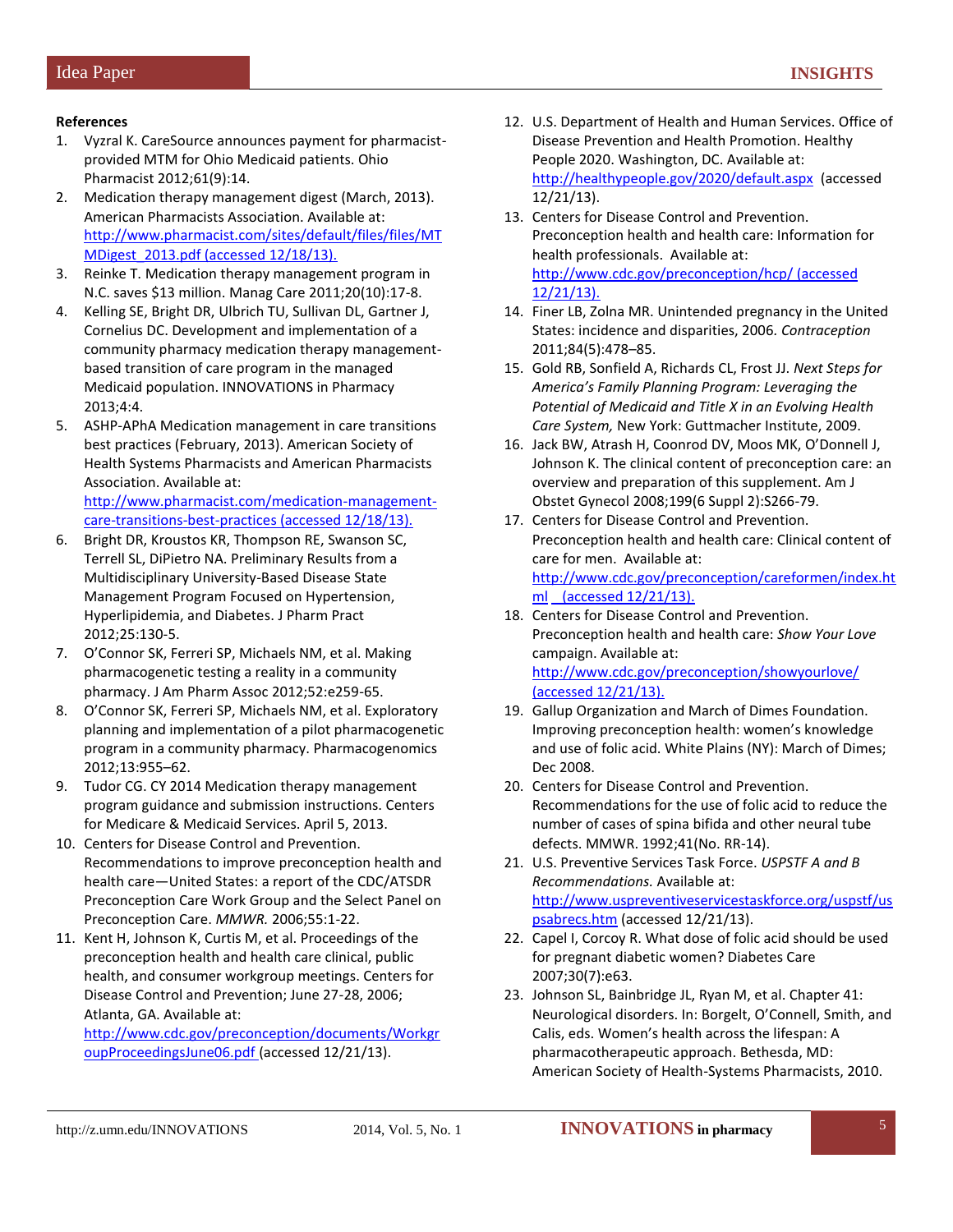- 24. Berghella V, Buchanan E, Pereira L, Baxter JK. Preconception care. Obstet Gynecol Surv 2010;65(2):119.
- 25. Dunlop AL, Gardiner PM, Shellhaas CS, Menard MK, McDiarmid MA. The clinical content of preconception care: Women with chronic medical conditions. Am J Obstet Gynecol. 2008;199(6 Suppl 2):S367-72.
- 26. Cragan JD, Friedman JM, Holmes LB, Uhl K, Green NS, Riley L. Ensuring the safe and effective use of medications during pregnancy: Planning and prevention through preconception care. Matern Child Health J 2006;10(5 Suppl):S129-35.
- 27. iPLEDGE. Available at <https://www.ipledgeprogram.com/default.aspx> (accessed 12/21/13).
- 28. Centers for Disease Control and Prevention. Preconception health and health care: Reproductive life plan tool for health professionals. Available at: <http://www.cdc.gov/preconception/RLPtool.html> (accessed 12/21/13).
- 29. Farris KB, Ashwood D, McIntosh J, et al. Preventing unintended pregnancy: Pharmacists' roles in practice and policy via partnerships. J Am Pharm Assoc (2003). 2010;50(5):604-12.
- 30. Conde-Agudelo A, Rosas-Bermúdez A, Kafury-Goeta AC. Birth spacing and risk of adverse perinatal outcomes: a meta-analysis. JAMA 2006;295(15):1809-23.
- 31. Goad JA, Taitel MS, Fensterheim LE, Cannon AE. Vaccinations administered during off-clinic hours at a national community pharmacy: implications for increasing patient access and convenience. Ann Fam Med 2013;11(5):429-36.
- 32. Center for Disease Control and Prevention. Guidelines for vaccinating pregnant women, updated 2012 Oct. Available at:

<http://www.cdc.gov/vaccines/pubs/preg-guide.htm> (accessed 12/21/13).

- 33. Centers for Disease Control and Prevention Advisory Committee on Immunization Practices (ACIP). Adult immunization schedule, United States 2013. Available at: <http://www.cdc.gov/vaccines/schedules/hcp/adult.html> (accessed 12/21/13).
- 34. Johannigman MJ, Leifheit M, Bellman N, et al. Medication therapy management and condition care services in a community-based employer setting. Am J Health-Syst Pharm 2010;67:1362-7.
- 35. Rodis JL, Thomas RA. Stepwise approach to developing point-of-care testing services in the community/ambulatory pharmacy setting. J Am Pharm Assoc 2006;46:594-604.
- 36. The American Pharmacists Association and the National Association of Chain Drug Stores Foundation. Medication therapy management in pharmacy practice: Core elements of an MTM service model (Version 2.0). 2008.
- 37. American Association of Clinical Endocrinologists (AACE), 2006. Medical guidelines for clinical practice for the evaluation and treatment of hyperthyroidism and hypothyroidism. Accessible from: [https://www.aace.com/files/hypo\\_hyper.pdf](https://www.aace.com/files/hypo_hyper.pdf) (accessed 12/21/13).
- 38. Khan N, Anderson JR, Du J, et al. Smoking cessation and its predictors: results from a community-based pharmacy tobacco cessation program in New Mexico. Ann Pharmacother 2012;46(9):1198-204.
- 39. Wynn WP, Stroman RT, Almgren MM, Clark KJ. The pharmacist "toolbox" for smoking cessation: a review of methods, medicines, and novel means to help patients along the path of smoking reduction to smoking cessation. J Pharm Pract 2012;25(6):591-9.
- 40. Rosenthal AC, Melvin CL, Barker DC. Treatment of tobacco use in preconception care. Matern Child Health J. 2006;10(5 Suppl):S147-8.
- 41. March of Dimes. Alcohol use and your baby. Available at: [http://www.marchofdimes.com/hbhb\\_syndication/1862](http://www.marchofdimes.com/hbhb_syndication/18622_530.aspee) [2\\_530.aspee](http://www.marchofdimes.com/hbhb_syndication/18622_530.aspee) (accessed 12/21/13).
- 42. VanTyle JH, LaPointe T. Chapter 25: Pregnancy and preexisting illnesses. In: Borgelt, O'Connell, Smith, and Calis, eds. Women's health across the lifespan: A pharmacotherapeutic approach. Bethesda, MD: American Society of Health-Systems Pharmacists, 2010.
- 43. American Diabetes Association. Standards of medical care in diabetes–2013. Diabetes Care 2013;36(S1):S11- S66.
- 44. DiPietro NA. Preconception care: An overview. US Pharm 2008;33(9):34-37.
- 45. Lee JJ, Thomason TE. Chapter 21: Pregnancy planning. In: Borgelt, O'Connell, Smith, and Calis, eds. Women's health across the lifespan: A pharmacotherapeutic approach. Bethesda, MD: American Society of Health-Systems Pharmacists, 2010.
- 46. Briggs GG. Drug effects on the fetus and breast-fed infant. Clin Obstet Gynecol 2002;45(1):6-21.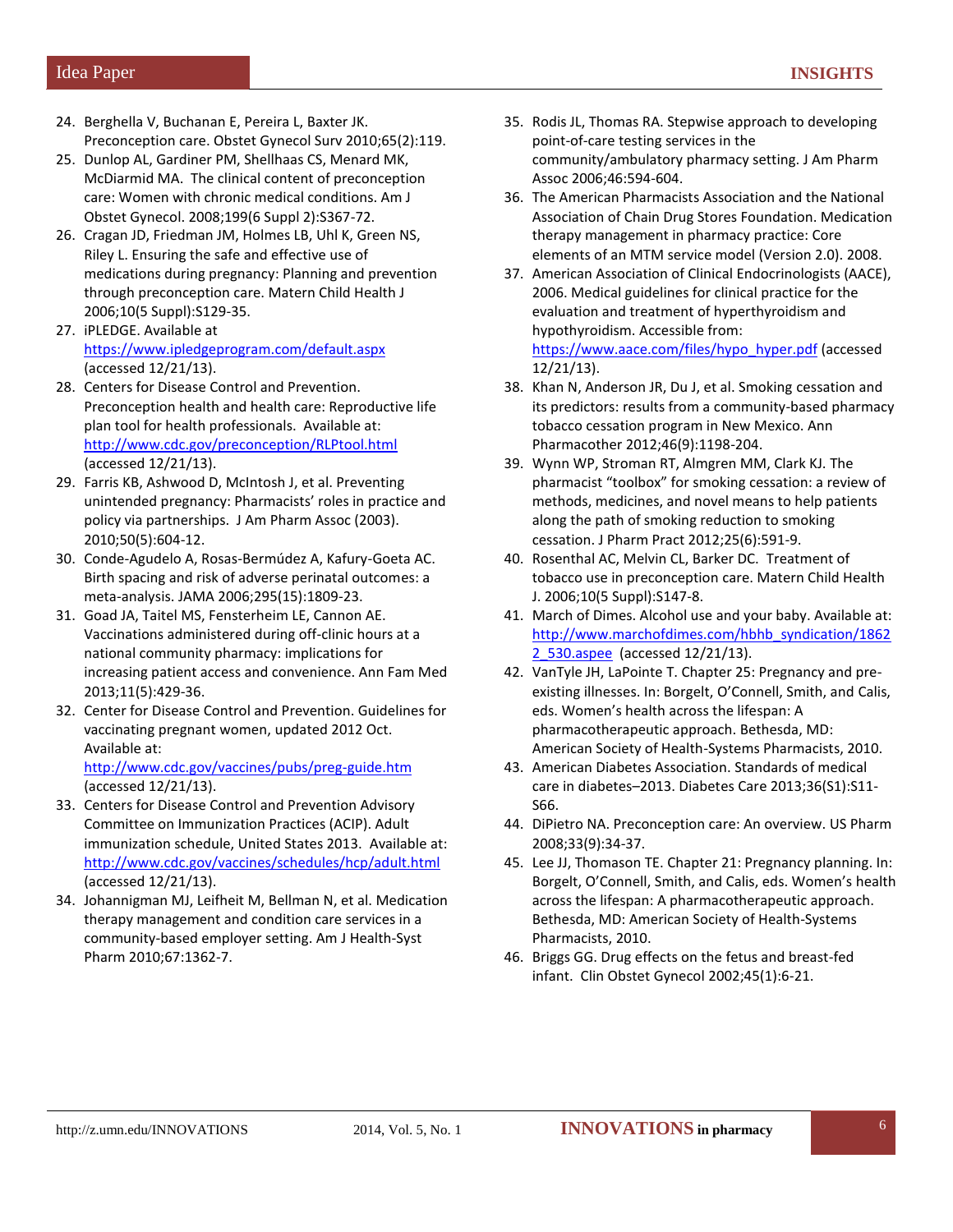# **Table 1. Key roles for pharmacists in preconception health**29,44-46

Partner with patients in family planning

Provide education, counseling, and/or medication therapy management for patients as appropriate on proven preconception health interventions

Administer needed vaccinations to patients per state law

Collaborate with other healthcare providers to ensure all patients' preconception health needs are met

Utilize drug infromation skills to retrieve and interpret literature or provide information for patients and other healthcare professionals regarding medication use and drug toxicity during pregnancy or available data on animal reproduction tests

Raise awareness about preconception care among patients and other healthcare professionals

Advocacy

Research

| Goal 1                                                                                                        | Goal 2                                                                                                                                                                           | Goal 3                                                                                                                                      | Goal 4                                                        |
|---------------------------------------------------------------------------------------------------------------|----------------------------------------------------------------------------------------------------------------------------------------------------------------------------------|---------------------------------------------------------------------------------------------------------------------------------------------|---------------------------------------------------------------|
| •Improve the<br>knowledge, attitudes<br>and behaviors of men<br>and women related to<br>preconception health. | •Assure that all<br>women of child-<br>bearing age in the<br>U.S. receive<br>preconception care<br>services that will<br>enable them to enter<br>pregnancy in optimal<br>health. | • Reduce risks indicated<br>by a previous adverse<br>pregnancy outcome<br>through interventions<br>during the<br>interconception<br>period. | • Reduce the disparities<br>in adverse pregnancy<br>outcomes. |

## **Table 2 Preconception health goals(CDC/SPPC)**10,11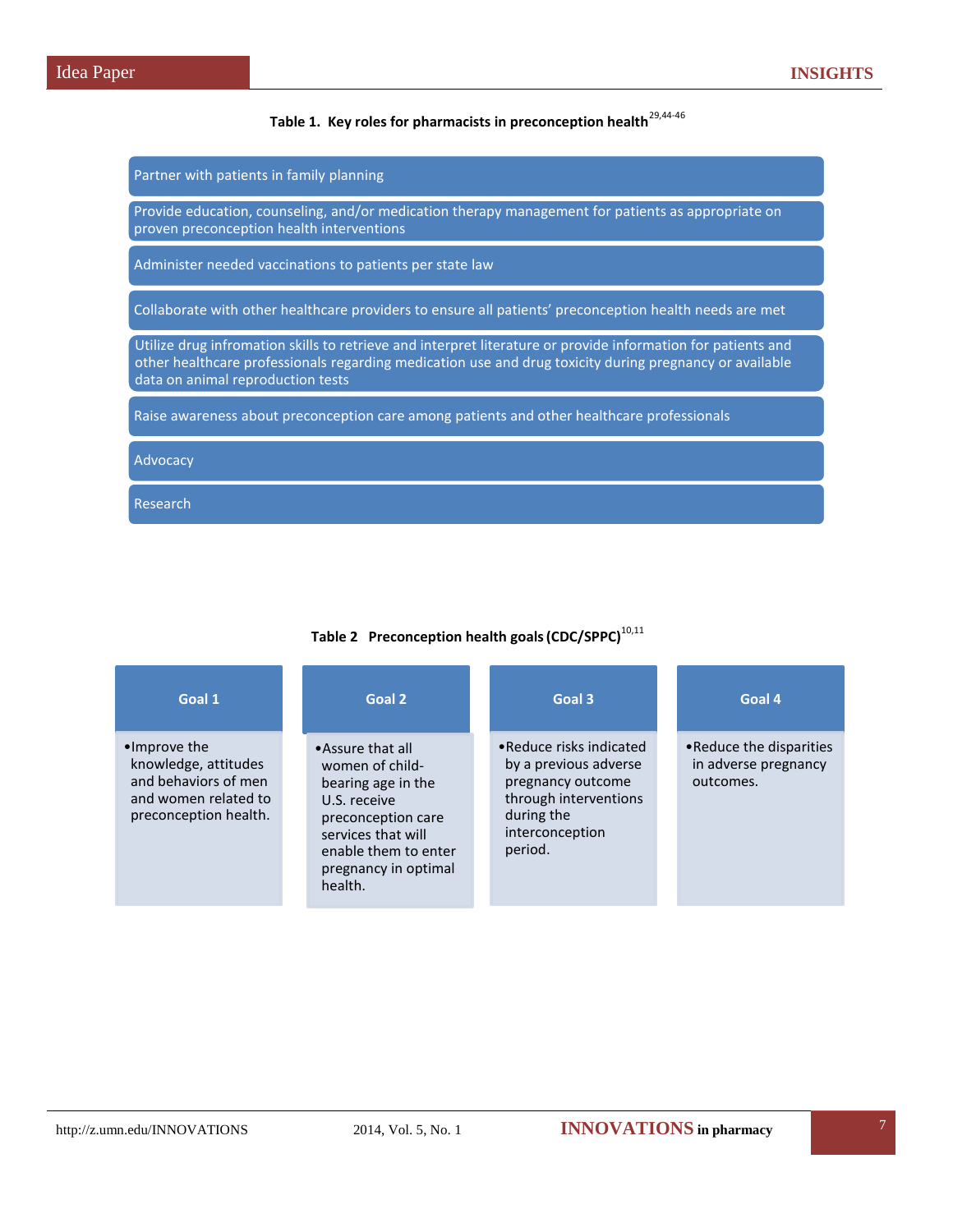Table 3. Recommendations to improve preconception health<sup>10,11</sup>

| 1. Individual responsibility across the life span                                                                       |  |  |
|-------------------------------------------------------------------------------------------------------------------------|--|--|
| • Counsel all patients to have a reproductive life plan and to implement via their preferred family<br>planning methods |  |  |
| 2. Consumer awareness                                                                                                   |  |  |
| . Increase patient education and use of health services                                                                 |  |  |
| 3. Preventive visits                                                                                                    |  |  |
| • Provide risk assessment and counseling regarding preconception health to all women of<br>childbearing age             |  |  |
| 4. Interventions for identified risks                                                                                   |  |  |
| . Increase proportion of women receiving necessary interventions identified through screening                           |  |  |
| 5. Interconception care                                                                                                 |  |  |
| •Intensive interventions targeted to women who experienced adverse outcomes in prior<br>pregnancy                       |  |  |
| 6. Pre-pregnancy check-ups                                                                                              |  |  |
| •Before conception, provide a clinical visit to couples planning a pregnancy                                            |  |  |
| 8. Public health programs and strategies                                                                                |  |  |
| . Integrate preconception health with existing public health programs                                                   |  |  |
| 7. Health coverage for low-income women                                                                                 |  |  |
| . Improve access to preventive services among those with low income                                                     |  |  |
| 9. Research                                                                                                             |  |  |
| • Enhance knowledge about preconception care                                                                            |  |  |
| 10. Monitoring improvements                                                                                             |  |  |
| •Monitor via public health surveillance and other research mechanisms                                                   |  |  |

ı